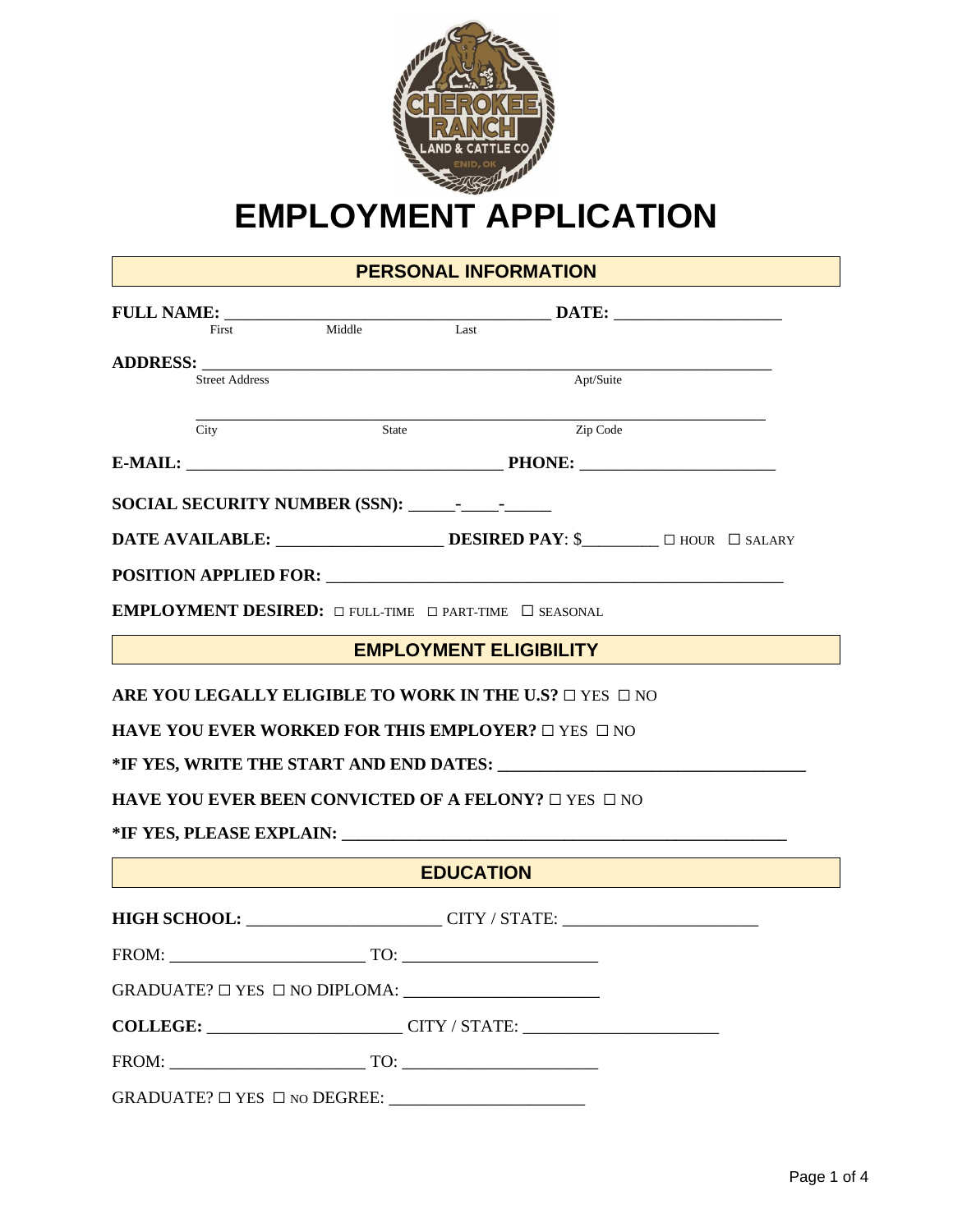|                                                            | <b>OTHER:</b> _________________________CITY / STATE: _________________________________                                  |           |  |
|------------------------------------------------------------|-------------------------------------------------------------------------------------------------------------------------|-----------|--|
|                                                            |                                                                                                                         |           |  |
|                                                            |                                                                                                                         |           |  |
|                                                            | <b>OTHER:</b> __________________________CITY / STATE: ________________________________                                  |           |  |
|                                                            | $FROM: \begin{tabular}{@{}c@{}} \hline \multicolumn{3}{c}{\textbf{FROM}}: \end{tabular}$                                |           |  |
|                                                            | DEGREE/CERTIFICATION: _________________________                                                                         |           |  |
|                                                            | <b>PREVIOUS EMPLOYMENT</b>                                                                                              |           |  |
|                                                            |                                                                                                                         |           |  |
| Company / Individual                                       |                                                                                                                         |           |  |
|                                                            |                                                                                                                         |           |  |
|                                                            |                                                                                                                         |           |  |
| <b>Street Address</b>                                      |                                                                                                                         | Apt/Suite |  |
| <u> 1989 - Johann Johnson, mars andrew Maria (</u><br>City | State                                                                                                                   | Zip Code  |  |
|                                                            | STARTING PAY: \$__________ $\Box$ HOUR $\Box$ SALARY ENDING PAY: \$_________ $\Box$ HOUR $\Box$ SALARY                  |           |  |
|                                                            |                                                                                                                         |           |  |
|                                                            |                                                                                                                         |           |  |
|                                                            |                                                                                                                         |           |  |
|                                                            |                                                                                                                         |           |  |
| Company / Individual                                       |                                                                                                                         |           |  |
| $E-MAIL:$                                                  |                                                                                                                         | PHONE:    |  |
| ADDRESS:                                                   |                                                                                                                         |           |  |
| <b>Street Address</b>                                      |                                                                                                                         | Apt/Suite |  |
| City                                                       | <b>State</b>                                                                                                            | Zip Code  |  |
|                                                            | STARTING PAY: $\mathcal{S}$ $\Box$ $\Box$ HOUR $\Box$ SALARY ENDING PAY: $\mathcal{S}$ $\Box$ $\Box$ HOUR $\Box$ SALARY |           |  |
|                                                            | JOB TITLE: _______________________RESPONSIBILITIES: _____________________________                                       |           |  |
|                                                            |                                                                                                                         |           |  |
|                                                            |                                                                                                                         |           |  |
|                                                            |                                                                                                                         |           |  |
| Company / Individual                                       |                                                                                                                         |           |  |
| $F-MAH$ .                                                  |                                                                                                                         | $PHONF+$  |  |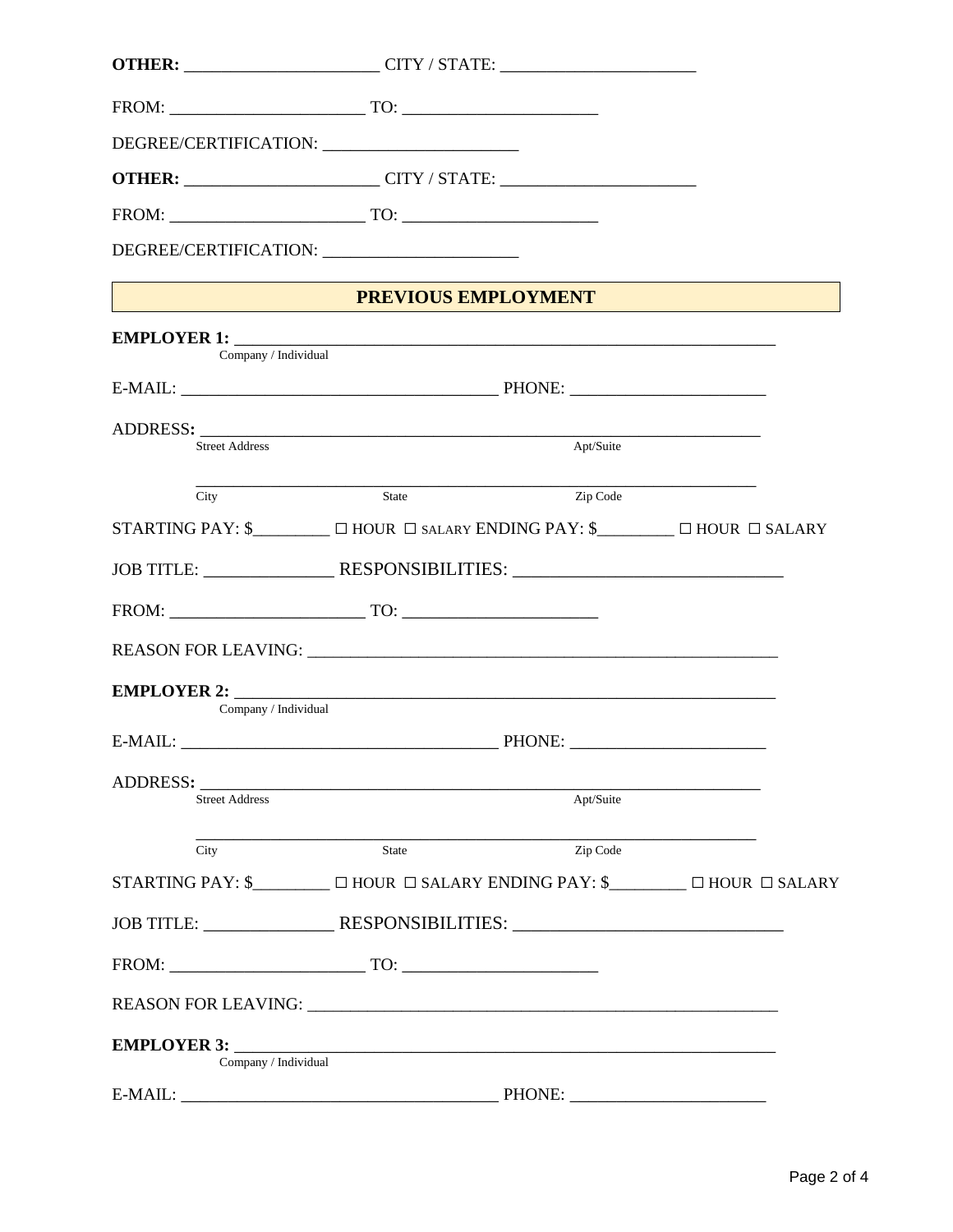| <b>Street Address</b>                        |       | Apt/Suite                                                                                                               |  |
|----------------------------------------------|-------|-------------------------------------------------------------------------------------------------------------------------|--|
| City                                         | State | Zip Code                                                                                                                |  |
|                                              |       | STARTING PAY: $\mathcal{S}$ $\Box$ $\Box$ HOUR $\Box$ SALARY ENDING PAY: $\mathcal{S}$ $\Box$ $\Box$ HOUR $\Box$ SALARY |  |
|                                              |       | JOB TITLE: ______________________RESPONSIBILITIES: ______________________________                                       |  |
|                                              |       |                                                                                                                         |  |
|                                              |       |                                                                                                                         |  |
|                                              |       | <b>REFERENCES</b><br>(PROFESSIONAL ONLY) <b>Example 2008</b>                                                            |  |
| First                                        | Last  |                                                                                                                         |  |
|                                              |       |                                                                                                                         |  |
|                                              |       |                                                                                                                         |  |
| First                                        | Last  |                                                                                                                         |  |
|                                              |       |                                                                                                                         |  |
|                                              |       |                                                                                                                         |  |
| First                                        | Last  |                                                                                                                         |  |
|                                              |       |                                                                                                                         |  |
|                                              |       |                                                                                                                         |  |
| MILITARY SERVICE                             |       |                                                                                                                         |  |
| ARE YOU A VETERAN? O YES ONO                 |       |                                                                                                                         |  |
|                                              |       |                                                                                                                         |  |
|                                              |       |                                                                                                                         |  |
| TYPE OF DISCHARGE: _________________________ |       |                                                                                                                         |  |
|                                              |       |                                                                                                                         |  |
|                                              |       |                                                                                                                         |  |